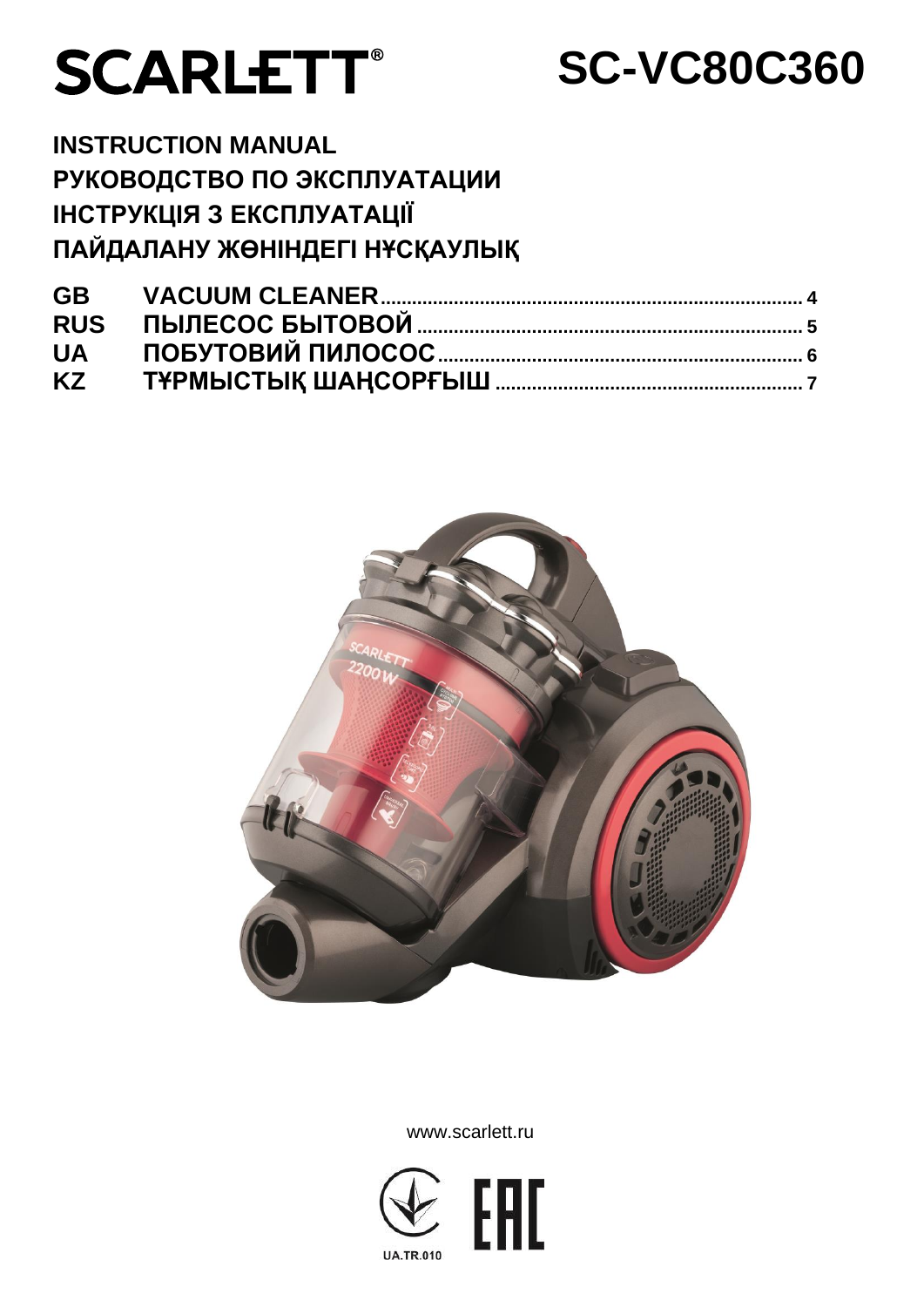- 1. Wheel
- 2. Dust collector
- 3. Dust collector handle
- 4. Dust collector cover
- 5. Sucking inlet
- 6. Dust collector bottom release button
- 7. Dust collector bottom
- 8. Dust collector lock button
- 9. ON/OFF button
- 10.Power cord winding button
- 11.Sponge filter
- 12.FLOOR/CARPET nozzle
- 13.FURNITURE/CREVICE nozzle
- 14.Tube
- 15.Hose
- 16.Hose locks
- 17.Hose base
- 18.Hose air flow control switch
- 19.Power cord and plug
- 20.HEPA filter

#### **KZ СИПАТТАМА UA ОПИС**

- 1. Доңғалақ
- 2. Шаң жинауға арналған сауыт
- 3. Шаң жинауға арналған сауыттың тұтқасы
- 4. Шаң жинауға арналған сауыттың қақпағы
- 5. Шаң соратын саңылау
- 6. Шаң жинауға арналған сауытты ашатын батырма
- 7. Шаң жинауға арналған сауыттың түбі
- 8. Шаң жинауға арналған сауытты бекіту батырмасы
- 9. «Қосу/өшіру» түймешігі
- 10.Қуат сымын орауға арналған түймешік
- 11.Негізгі сүзгі
- 12. «Еден-кілем» қондырмасы
- 13.«Жиһаз-Саңылау» қондырмасы
- 14.Бунақты
- 15.Иілгіш түтік
- 16.Иілгіш түтіктің бекіткіштері
- 17.Иілгіш түтіктің тағаны
- 18.Иілгіш түтіктегі ауа ағынын реттегіш тетік
- 19.Аша мен қуат сымы
- 20.HEPA сүзгіші

#### **GB DESCRIPTION RUS УСТРОЙСТВО ИЗДЕЛИЯ**

- 1. Колесо
- 2. Контейнер для сбора пыли
- 3. Ручка контейнера для сбора пыли
- 4. Крышка контейнера для сбора пыли
- 5. Всасывающее отверстие
- 6. Кнопка открытия дна контейнера для сбора пыли
- 7. Дно контейнера для сбора пыли
- 8. Кнопка фиксации контейнера для сбора пыли
- 9. Кнопка « Вкл./Выкл.»
- 10.Кнопка сматывания шнура питания
- 11.Губчатый фильтр
- 12.Универсальная щетка «пол-ковер»
- 13.Насадка «мебель-щель»
- 14.Хромированная трубка
- 15.Шланг
- 16.Фиксаторы шланга
- 17.Основание шланга
- 18.Регулятор потока воздуха на шланге
- 19.Вилка и шнур питания
- 20.HEPA фильтр

- 1. Колесо
- 2. Контейнер для збору пилу
- 3. Ручка контейнера для збору пилу
- 4. Кришка контейнера для збору пилу
- 5. Всмоктуючий отвір
- 6. Кнопка відкриття дна контейнера для збору пилу
- 7. Дно контейнера для збору пилу
- 8. Кнопка фіксації контейнера для збору пилу
- 9. Кнопка «Увімк./Вимк».
	- 10. Кнопка змотування кабелю живлення
	- 11. Губчатый фільтр
	- 12. Насадка «підлога-килим»
	- 13. Насадка «меблі-щілина»
	- 14. Трубка
	- 15. Шланг
	- 16. Фіксатори шланга
	- 17. Основа шланга
	- 18. Регулятор потоку повітря на шлангові
	- 19. Вилка та кабель живлення
	- 20. HEPA фільтр

|                                                  |        |                | 290 | mm         |
|--------------------------------------------------|--------|----------------|-----|------------|
| 220-240 V $\sim$ 50 Hz<br><b>Класс защиты II</b> | 2200 W | $3.2 / 4.6$ kg |     | 245<br>380 |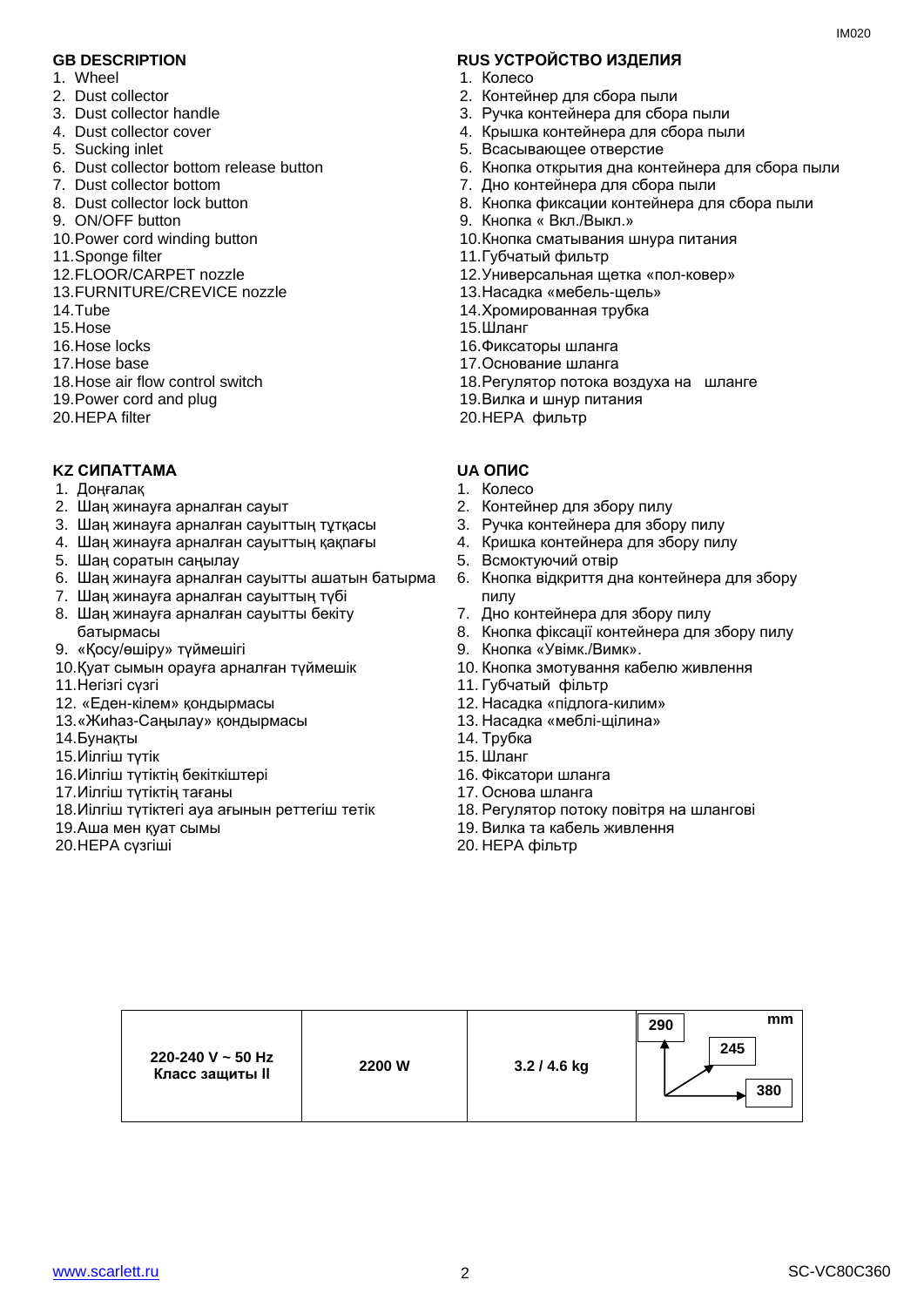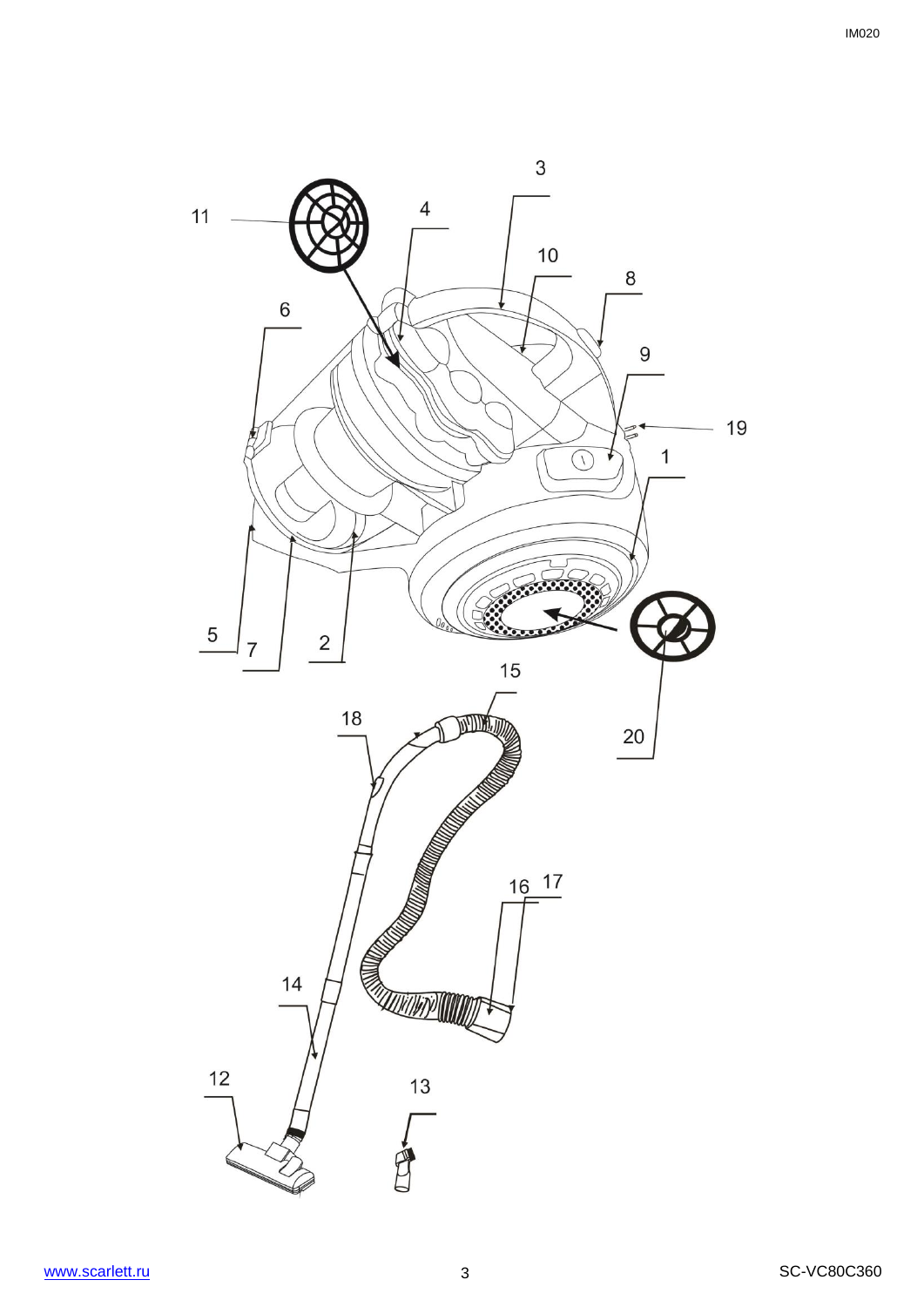#### **GB INSTRUCTION MANUAL IMPORTANT SAFEGUARDS**

- Read this instruction manual carefully to prevent any unit damage or injure when using.
- When using this appliance, basic precautions should always be followed:
- Before the first use of the appliance check that the voltage indicated on the rating label corresponds to the mains voltage in your home.
- For home use only. Do not use for industrial purposes.
- The appliance is intended for use only in domestic aims.
- To prevent risk of electric shock and fire, do not immerse the appliance in water or any other liquids. If it has happened DO NOT TOUCH the appliance, unplug it immediately and check in a service center.
- Do not handle the plug with wet hands. Never switch off the appliance by pulling the cord.
- Do not let the cord hang over sharp edges or touch hot surfaces.
- Always unplug the appliance from the power supply when not in use and before servicing.
- In case of power cord is damaged, its replacement should be done by the manufacture or service department or the other high-skill person to avoid any danger.
- To avoid deforming of plastic components of the appliance or fire accident, never leave the appliance exposed to direct sun light or near any heater.
- The appliance is not intended for use for physically, sensory [or mental disabled](https://www.multitran.ru/c/m.exe?t=5841801_1_2&s1=%F7%E5%EB%EE%E2%E5%EA%20%F1%20%EE%E3%F0%E0%ED%E8%F7%E5%ED%ED%FB%EC%E8%20%E2%EE%E7%EC%EE%E6%ED%EE%F1%F2%FF%EC%E8) person (including children) or for person with lack of life experience or knowledge, if only they are under supervision or have been instructed about the use of the unit by responsible person.
- Children must be under control in order not to be allowed to play with the appliance.
- To avoid damage of the flexible hose, do not fold or pull it strongly.
- Do not put any object into air outlets. Do not use with outlet blocked. Keep free of dust, hair and anything that may reduce airflow.
- Be careful when cleaning on stairs.
- Before you start using the vacuum cleaner, please remove all large or sharp objects from the floor in order to prevent damage of the unit.
- CAUTION: To avoid voltage overload do not plug the unit and other powerful electrical appliances to the power supply at the same time.
- Never use the vacuum cleaner without filters.
- Do not use the appliance on wet surfaces. This unit does not absorb water.
- If you have cleaned the carpet with liquid detergent, let the carpet dry up completely before vacuuming it.
- Never use the appliance without dust bin. Replace the dust bin without delay if it is damaged.
- Do not attempt to repair, adjust or replace parts in the appliance. Repair the malfunctioning appliance in the nearest service center.
- If the product has been exposed to temperatures below 0°C for some time it should be kept at room temperature for at least 2 hours before turning it on.
- The manufacturer reserves the right to introduce minor changes into the product design without prior notice, unless such changes influence significantly the product safety, performance, and functions.
- Manufacturing date is indicated on the unit and/or on packing as well as in accompanying documents in the following format XX.XXXX where first two figures XX is the month of production, and following four figures XXXX is the year of production. **PREPARATION**
- The device is designed to clean the floor from dust and small debris.
- Unpack the device and remove the sticker from the body.
- In order to connect the hose to the vacuum cleaner insert hose base into sucking inlet and turn clockwise until it stops, disconnect the hose, turn it in the opposite direction.
- Insert the hose into the tube.
- Attach one of the nozzles to the tube:
- The "FLOOR/CARPET" combined nozzle is designed for carpet mats and similar floor coatings, and for flat surfaces;
- The "FURNITURE/SLOT" nozzle is designed for cleaning upholstered furniture, curtains and decorative surfaces. **INSTRUCTION FOR USE**
- "Cyclone" system ensures maximum power during cleaning.
- Before starting, unwind the cord to sufficient length and insert the plug into the power supply. The yellow mark on the cord shows optimal cord length. Do not unwind the cord beyond the red mark.
- Press On/Off button to switch the unit on and press again to stop it.
- You can adjust the air flow using the air flow regulator on the flexible hose handle:
- Decrease flow for cleaning curtains, books, furniture, etc.
- Increase flow for cleaning bare floor.
- To rewind the cord, press the rewind button and guide the cord with hand to ensure that it does not whip causing damage.
- WARNING!
- Be sure to clean the container after each cleaning.
- Never use the vacuum cleaner without installed filter and with damaged or dirty filter. Otherwise, dust will fall into the motor and cause damage to the vacuum cleaner.
- Don't use the vacuum cleaner if the container is filled to the mark "MAX". When the container is filled, dirty air clogs up the vacuum cleaner filter and the engine can overheat and disable.
- Don't use the vacuum cleaner for cleaning of material debris such as cement, whitewash, plaster, metal shavings and etc. These particles cause to the engine damage.
- Don't wash vacuum cleaner parts in a dishwasher or a construction machine. **CARE AND CLEANING**
- Switch off the appliance and pull the plug from the power supply.
- Clean the appliance outside surface with soft cloth using mild non-abrasive detergent.
- Vacuum cleaner or cord should never be immersed into water or any liquids.

#### **DUST COLLECTOR CLEANING**

- Disconnect the vacuum cleaner from the mains.
- Detach the dust collector. For this purpose press the dust collector lock button.
- Empty the dust collector. For this purpose press the dust collector release button. **CLEANING OF FILTERS**
- Clean the filters at least once a year. In case if the vacuum cleaner is used frequently, wash the filters after each 3 to 5 dust collector cleaning operations.
- Disconnect the vacuum cleaner from the mains.
- Open the dust collector cover and remove the sponge filter.
- Remove the HEPA filter from the wheel compartment. To do this, turn the wheel cover clockwise.
- Wash all plastic parts and sponge of the filters with warm running water, and then dry them thoroughly.
- After cleaning insert the filters into place. **STORAGE**
- Place the appliance vertically.
- Insert the tube into special holder on the body.

- The symbol on the unit, packing materials and/or documentations means used electrical and electronic units and battery's should not be toss in the garbage with ordinary household garbage. These units should be pass to special receiving point.
- For additional information about actual system of the garbage collection address to the local authority.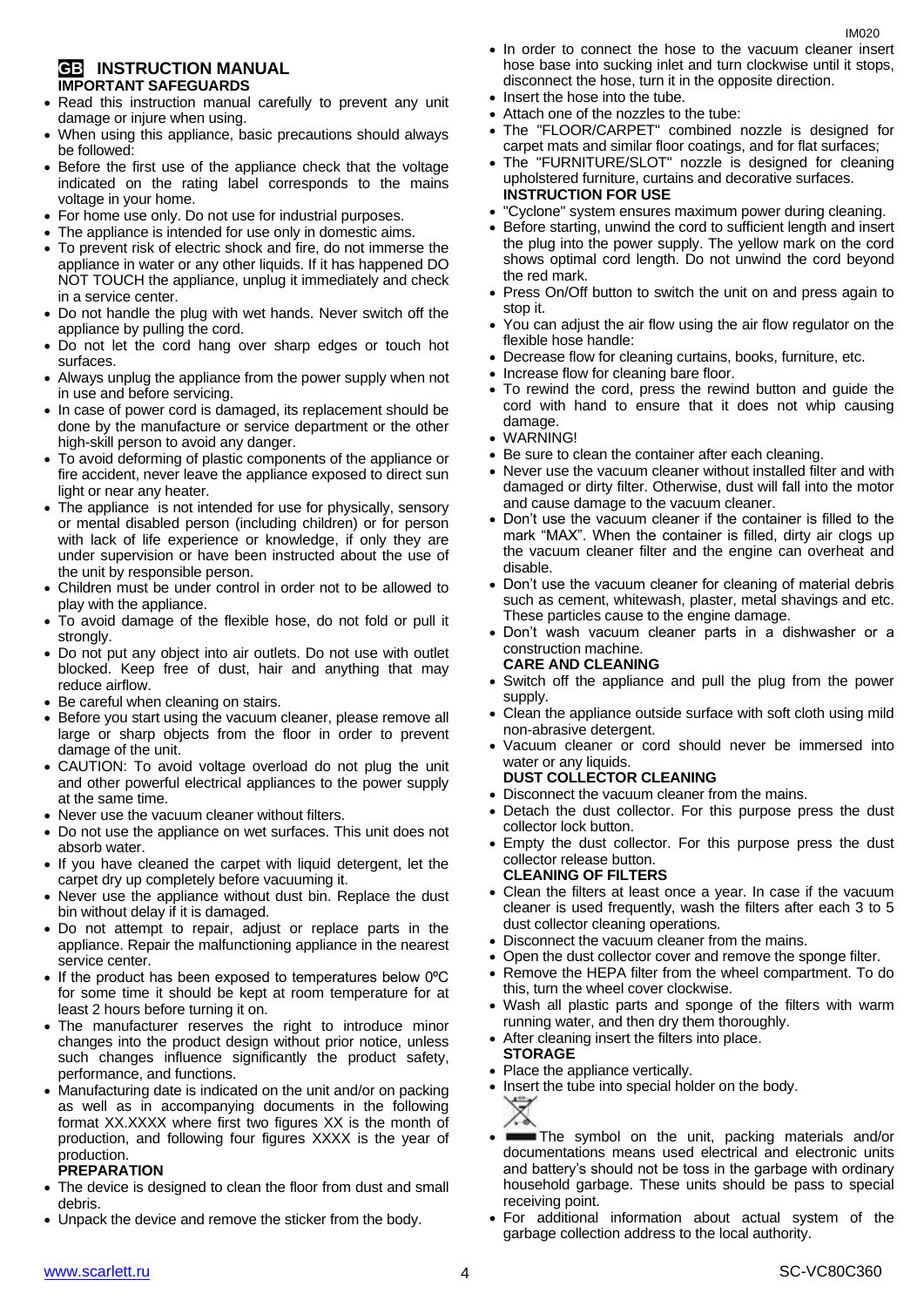Valid utilization will help to save valuable resources and avoid negative work on the public health and environment which happens with incorrect using garbage.

#### **RUS РУКОВОДСТВО ПО ЭКСПЛУАТАЦИИ МЕРЫ БЕЗОПАСНОСТИ**

- Внимательно прочитайте данную инструкцию перед эксплуатацией прибора во избежание поломок при использовании. Неправильное обращение может привести к поломке изделия, нанести материальный ущерб или причинить вред здоровью пользователя.
- При эксплуатации прибора соблюдайте следующие меры предосторожности:
- Перед первоначальным включением проверьте, соответствуют ли технические характеристики, указанные на изделии, параметрам электросети.
- Использовать только в бытовых целях. Прибор не предназначен для промышленного применения.
- Не используйте прибор вне помещений и на влажных поверхностях.
- Во избежание поражения электрическим током и возгорания, не погружайте прибор и шнур питания в воду или другие жидкости. Если это произошло, НЕ БЕРИТЕСЬ за изделие, немедленно отключите его от электросети и обратитесь в Сервисный центр для проверки.
- Включайте прибор в электросеть только сухими руками; при отключении держитесь рукой за вилку, не тяните за шнур.
- Следите за тем, чтобы шнур питания не касался острых кромок и горячих поверхностей.
- Всегда отключайте прибор от электросети перед очисткой, а также, если он не используется.
- При повреждении шнура питания его замену, во избежание опасности, должны производить изготовитель, сервисная служба или подобный квалифицированный персонал.
- Не располагайте прибор вблизи источников тепла и не подвергайте его воздействию прямых солнечных лучей, так как это может вызвать деформацию пластмассовых деталей.
- Прибор не предназначен для использования лицами (включая детей) с пониженными физическими, сенсорными или умственными способностями или при отсутствии у них жизненного опыта или знаний, если они не находятся под присмотром или не проинструктированы об использовании прибора лицом, ответственным за их безопасность.
- Дети должны находиться под присмотром для недопущения игр с прибором.
- Чтобы не повредить шланг, не перегибайте и не растягивайте его.
- Следите за тем, чтобы воздуховодные отверстия не были заблокированы. Не допускайте попадания в них посторонних предметов (пыли, волос, одежды и др.).
- Будьте предельно осторожны при работе с пылесосом на лестницах.
- Перед началом работы уберите с пола все острые предметы, которые могут повредить пылесборник.
- ВНИМАНИЕ: Во избежание перегрузки сети питания, не подключайте изделие одновременно с другими мощными электроприборами к одной и той же линии электросети.
- Не включайте пылесос без установленных фильтров.
- Не чистите вашим пылесосом влажные поверхности. С его помощью нельзя удалять жидкости.
- Ковры, обработанные жидким очистителем, должны высохнуть до начала их чистки пылесосом.
- Никогда не работайте пылесосом без установленного или с повреждённым пылесборником.
- Не пытайтесь самостоятельно ремонтировать прибор или заменять какие-либо детали. При обнаружении неполадок обращайтесь в ближайший Сервисный центр.
- Если изделие некоторое время находилось при температуре ниже 0 ºC, перед включением его следует выдержать в комнатных условиях не менее 2 часов.
- Производитель оставляет за собой право без дополнительного уведомления вносить незначительные изменения в конструкцию изделия, кардинально не влияющие на его безопасность, работоспособность и функциональность.
- Дата производства указана на изделии и/или на упаковке, а также в сопроводительной документации, в формате XX.XXXX, где первые две цифры «XX» – это месяц производства, следующие четыре цифры «XXXX» – это год производства.

#### **ПОДГОТОВКА К РАБОТЕ**

- Прибор предназначен для уборки пола от пыли и мелкого мусора.
- Распакуйте изделие и снимите с корпуса стикер.
- Чтобы подсоединить шланг к пылесосу, вставьте его основание во всасывающее отверстие и поверните против часовой стрелки до упора. Чтобы отсоединить шланг, поверните его по часовой стрелке до упора и отсоедините от всасывающего отверстия.
- Вставьте шланг в трубку.
- Наденьте на трубку одну из насадок:
- Универсальная щетка "пол-ковер" предназначена для чистки ковровых и подобных им покрытий, а также гладких поверхностей;
- Насадка «мебель-щель» предназначена для чистки мягкой мебели, занавесок, декоративных поверхностей и труднодоступных мест. **РАБОТА**
- Пылесос оснащен функцией мультициклон, которая обеспечивает максимальную силу всасывания в процессе уборки.
- Перед началом работы вытяните шнур питания на необходимую длину и вставьте вилку в розетку электросети. Желтая метка на шнуре соответствует его оптимальной длине, а красная – максимальной, дальше которой шнур вытягивать нельзя.
- Для включения пылесоса нажмите кнопку «Вкл./Выкл», для выключения – нажмите её еще раз.
- На ручке шланга имеется регулятор потока воздуха, позволяющий изменять силу всасывания.
- Для чистки занавесок, книг, мебели и т.д. рекомендуется его открывать, для чистки ковровых покрытий закрывать.
- Для сматывания шнура питания нажмите соответствующую кнопку, при этом во избежание перекручивания и повреждения шнура рекомендуется придерживать его рукой.
- ВНИМАНИЕ:
- Обязательно очищайте контейнер после каждой уборки.
- Никогда не включайте прибор без установленного фильтра, если фильтр поврежден или загрязнен. В противном случае пыль попадет в мотор и приведет к поломке устройства.
- Не используйте прибор, если контейнер заполнен до отметки "MAX". При заполненном контейнере, грязный воздух забивает фильтр пылесоса, в результате чего, двигатель перегревается и выходит из строя.
- Не используйте прибор для уборки строительного мусора (цемента, побелки, штукатурки, металлической стружки и т.д.). Данные частицы приводят к поломке двигателя.
- Не мойте детали пылесоса в посудомоечной или стиральной машине. **ОЧИСТКА И УХОД**
- Выключите пылесос и отключите его от электросети.
- Протрите внешнюю поверхность корпуса мягкой тканью с добавлением моющего средства, не содержащего абразивных веществ.
- Запрещается погружать изделие и шнур питания в воду или любые жидкости.

### **ОЧИСТКА КОНТЕЙНЕРА ДЛЯ СБОРА ПЫЛИ**

- Отключите пылесос от электросети.
- Снимите контейнер для сбора пыли. Для этого нажмите на кнопку фиксации контейнера для сбора пыли.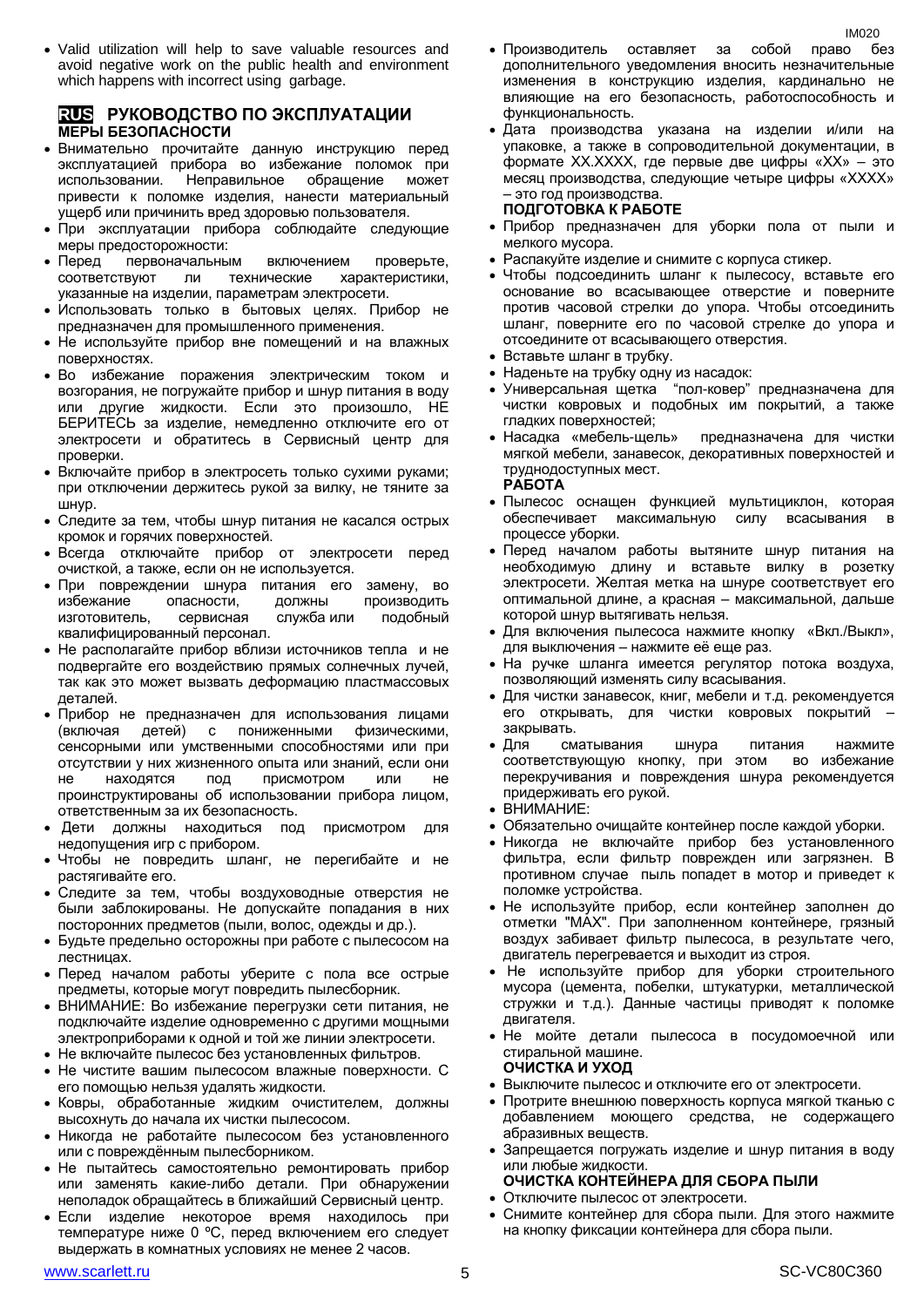- Вытряхните мусор из контейнера. Для этого нажмите на кнопку открытия дна контейнера для сбора пыли. ОЧИСТКА ФИЛЬТРОВ
- Чистить фильтры следует не реже одного раза в месяц. При частом использовании пылесоса промывайте фильтры после каждых 3-5 чисток пылесборника.
- Отключите пылесос от электросети.
- Откройте крышку контейнера для сбора пыли и извлеките губчатый фильтр.
- Извлеките НЕРА фильтр из отсека в колесе. Для этого поверните крышку отсека в колесе по часовой стрелке.
- Промойте теплой проточной водой пластиковые части фильтров, а так же губку фильтра, после чего тщательно просушите все детали. После чистки установите фильтры на место.

#### **ХРАНЕНИЕ**

- Установите пылесос вертикально.
- Закрепите трубку со щёткой в специальном пазу на корпусе.



- **Данный символ на изделии,** упаковке и/или сопроводительной документации означает. **UTO** использованные электрические и электронные изделия и батарейки не должны выбрасываться вместе с обычными бытовыми отходами. Их следует сдавать в специализированные пункты приема.
- Лпя получения дополнительной информации  $\Omega$ существующих системах сбора отходов обратитесь к местным органам власти.
- Правильная утилизация поможет сберечь ценные ресурсы и предотвратить возможное негативное влияние на здоровье людей и состояние окружающей среды, которое может возникнуть в результате неправильного обращения с отходами.

#### **UA ІНСТРУКЦІЯ З ЕКСПЛУАТАЦІЇ**

- Шановний покупець! Ми вдячні Вам за придбання продукції торговельної марки SCARLETT та довіру до нашої компанії. SCARLETT гарантує високу якість та надійну роботу своєї продукції за умови дотримання технічних вимог, вказаних в посібнику з експлуатації.
- Термін служби виробу торгової марки SCARLETT у разі експлуатації продукції в межах побутових потреб та дотримання правил користування, наведених в посібнику з експлуатації, складає 2 (два) роки з дня передачі Виробник виробу користувачеві. звертає **VBALV** користувачів, що у разі дотримання цих умов, термін служби виробу може значно перевищити вказаний виробником строк.

#### **МІРИ БЕЗПЕКИ**

- Під час експлуатації приладу дотримуйтеся наступних застережних заходів:
- Уважно прочитайте дану інструкцію перед експлуатацією приладу, щоб запобігти поломок під час використання. Невірне використання може призвести до поломки виробу, завдати матеріальної втрати чи шкоди здоров'ю користувача.
- Перед першим вмиканням перевірте, чи відповідають технічні характеристики виробу, позначені на наклейці, параметрам електромережі.
- Використовувати тільки у побуті. Прилад не призначений для виробничого використання.
- Не використовувати поза приміщеннями.
- Щоб запобігти враження електричним струмом та загоряння, не занурюйте прилад у воду чи інші рідини. Якщо це відбулося, НЕ ТОРКАЙТЕСЯ виробу, негайно відключите його з мережі та зверниться до Сервісного центру для перевірки.
- Підключайте прилад до мережі тільки сухими руками, відключайте - тримаючись рукою за вилку; не тягніть за ШHVD.
- Стежте за тим, щоби шнур живлення не торкався гострих крайок та гарячих поверхонь.
- Завжди вимикайте прилад з мережі перед очищенням, а також якщо він не використовується.
- У разі пошкодження кабелю живлення, його заміну, з метою запобігання небезпеці, повинен виконувати виробник або уповноважений їм сервісний центр, або аналогічний кваліфікований персонал.
- Не розташовуйте прилад навколо джерел тепла та під соняшним промінням, оскільки це може призвести до деформації пластмасових частин.
- Прилад не призначений для використання особами (у тому числі дітей) зі зниженими фізичними, сенсорними чи розумовими здібностями або за відсутності в них життєвого досвіду чи знань, якщо вони не знаходяться під наглядом чи не проінструктовані про використання приладу особою, що відповідає за їхню безпеку.
- Діти повинні знаходитись під наглядом задля недопущення ігор з приладом.
- Щоб не пошкодити шланг, не перегинайте та не  $\bullet$ розтягуйте його.
- Стежте, щоби вентіляційні отвори не були заблоковані. Не допускайте потраплення до них зайвих предметів (пилу, волосся, одягу та ін.).
- Будьте особливо обережні при роботі з пилососом на сходах.
- Перед початком роботи приберіть з підлоги усі тліючі та гострі предмети, які можуть пошкодити пилозбірник.
- УВАГА: Щоб запобігти перевантаження електромережі. не вмикайте пилосос водночас з іншими потужними електроприладами одній до - i тієї Ж лінії електроживлення.
- Не вмикайте пилосос без встановлених фільтрів.
- Не очищайте пилососом вологі поверхні. За його допомогою не можна видаляти рідини.
- Килими, оброблені рідким очисником, слід висушити перед обробкою пилососом.
- Ніколи не працюйте пилососом без встановленого чи з ушкодженим пилозбірником.
- Не намагайтеся самостійно ремонтувати прилад або замінювати які-небудь деталі. При виявленні неполадок звертайтеся в найближчий Сервісний центр.
- Якщо виріб деякий час знаходився при температурі нижче 0°С, перед увімкненням його слід витримати у кімнаті не менше 2 годин.
- Виробник залишає за собою право без додаткового повідомлення вносити незначні зміни до конструкції виробу, що кардинально не впливають на його безпеку, працездатність та функціональність.
- Дата виробництва вказана на виробі та/або на пакування, а також у супроводжуючій документації у форматі<br>XX.XXXX, де перші дві цифри «XX» – це місяць виробництва, наступні чотири цифри «XXXX» - це рік виробництва.
- Обладнання відповідає вимогам Технічного регламенту обмеження використання деяких небезпечних речовин в електричному та електронному обладнанні. ПІДГОТОВКА ДО РОБОТИ
- Прилад призначений для прибирання підлоги від пилу та дрібного сміття.
- Розпакуйте виріб і зніміть з корпусу стікер.
- Щоб з'єднати шланг з пилососом, вставте його кінець у всмоктувальний отвір та поверніть за годинниковою стрілкою до упору, щоб від'єднати шланг, поверніть його у зворотному напрямку.
- Вставте шланг в трубку.
- Надіньте на трубку одну з насадок:
- Комбінована насадка "підлога/килим" призначена для чищення килимових і подібних до них покриттів, а також гладких поверхонь:
- Насадка «меблі/ шілина» призначена для чищення м'яких меблів, занавісок, декоративних поверхонь. **ЕКСПЛУАТАЦІЯ**
- Система «циклон» забезпечує максимальну потужність під час прибирання.
- Перед початком експлуатації витягніть шнур живлення на необхідну довжину та уставте штепсельну вилку в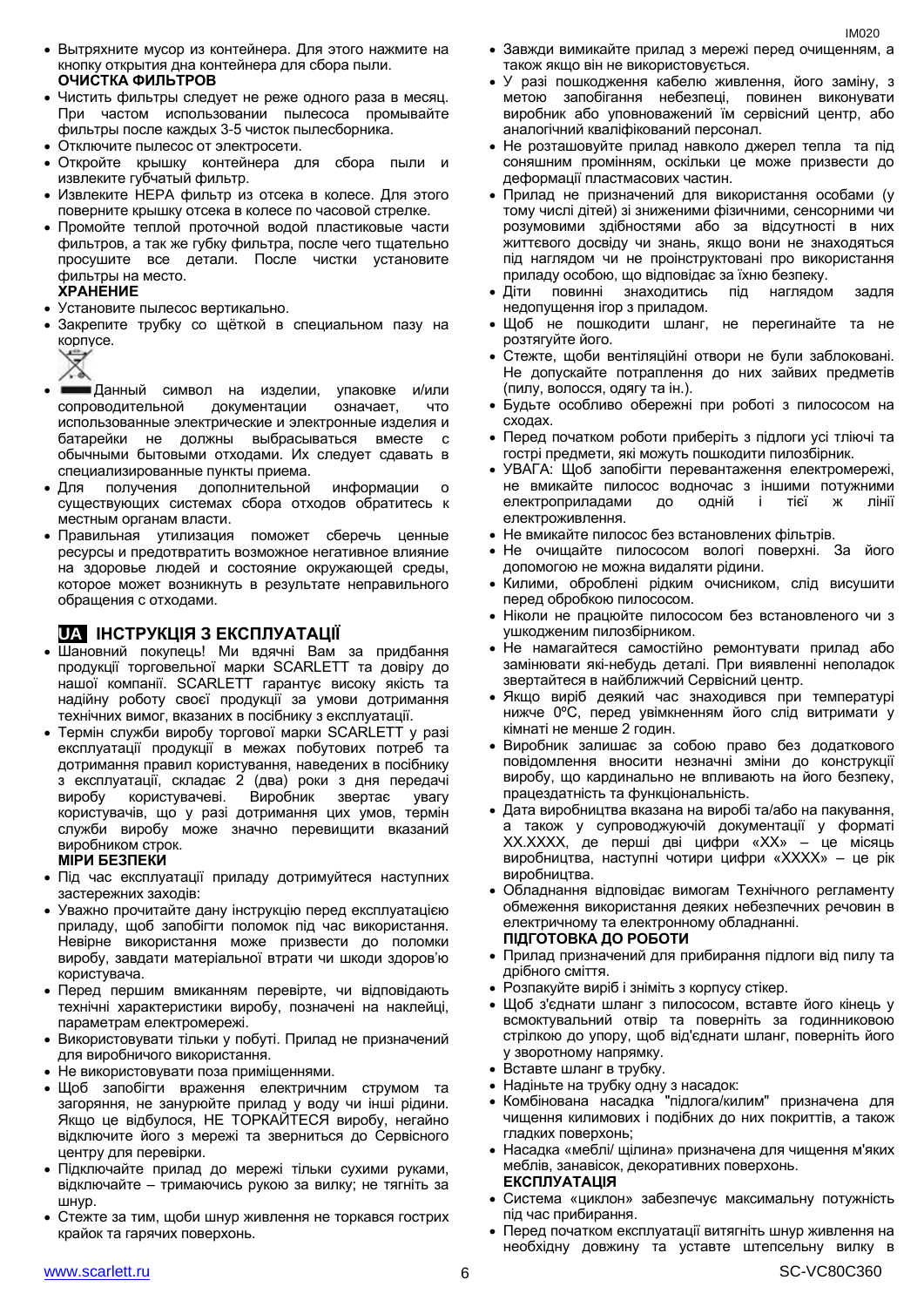розетку електромережі. Жовта мітка на шнурі відповідає його оптимальній довжині, а червона – максимальній, далі якої шнур витягувати не слід.

- Щоб увімкнути пилосос натисніть кнопку Вкл./Викл., для вимикання – натисніть її ще раз.
- На ручці шланга є регулятор повітряного струму, що дає можливість змінювати силу усмоктування:
- для очищення фіранок, книжок, меблів та ін. рекомендується його відчиняти;
- для очищення килимів зачиняти.
- Для змотування шнура живлення натисніть відповідну кнопку, при цьому, щоб запобігти перекручування та ушкодження шнура, слід притримувати його рукою.
- УВАГА:
- Обов'язково очищуйте контейнер після кожного прибирання.
- Ніколи не користуйтеся приладом без встановленого фільтра, а також з пошкодженим чи забрудненим фільтром. Інакше пил потрапить до двигуна й призведе до поламки пристрою.
- Не використовуйте прилад, якщо контейнер заповнений до відмітки "MAX". У разі заповненого контейнера брудне повітря забиває фільтр пилососа, внаслідок чого двигун перегрівається та виходить із ладу.
- Не використовуйте прилад для прибирання будівельного сміття (цементу, побілки, штукатурки, металевої стружки та ін.). Ці частинки призводять до поламки двигуна.
- Не мийте деталі пилососа у посудомийній або пральній машині.

### **ОЧИЩЕННЯ ТА ДОГЛЯД**

- Вимкніть пилосос та відключите його з електромережі.
- Протріть зовнішню поверхню корпуса м'якою тканиною з миючим засобом, що не містить абразивних речовин.
- Заборонено занурювати прилад у воду чи будь-які рідини.

### **ОЧИЩЕННЯ КОНТЕЙНЕРА ДЛЯ ЗБОРУ ПИЛУ**

- Відімкніть пилосос від електромережі.
- Зніміть контейнер для збору пилу. Для цього натисніть на кнопку фіксації контейнера для збору пилу.
- Витрусіть сміття з контейнера. Для цього натисніть на кнопку відкриття контейнера для збору пилу. **ОЧИЩЕННЯ ФІЛЬТРІВ**
- Чистити фільтри слід не рідше одного разу в рік. При частому використанні пилососа промивайте фільтри після кожних 3-5 чищень пилозбірника.
- Відключіть пилосос від електромережі.
- Відчиніть кришку контейнера для збирання пилу та вийміть губчастий фільтр.
- Вийміть HEPA фільтр з відсіку в колесі. Для цього поверніть кришку відсіку в колесі за годинниковою стрілкою.
- Промийте теплою проточною водою пластикові частини фільтрів, а також губку фільтра, після чого ретельно просушіть всі деталі. Після чищення встановіть фільтри на місце.

### **ЗБЕРЕЖЕННЯ**

- Установіть пилосос вертикально.
- Закріпіть трубку зі щіткою у спеціальному пазі на корпусі.
- Цей символ на виробі, упаковці та/або в супровідній документації означає, що електричні та електронні вироби, а також батарейки, що були використані, не повинні викидатися разом із звичайними побутовими відходами. Їх потрібно здавати до спеціалізованих пунктів прийому.
- Для отримання додаткової інформації щодо існуючих систем збору відходів зверніться до місцевих органів влади.
- Належна утилізація допоможе зберегти цінні ресурси та запобігти можливому негативному впливу на здоров'я людей і стан навколишнього середовища, який може виникнути в результаті неправильного поводження з відходами.

## **KZ ПАЙДАЛАНУ ЖӨНІНДЕГІ НҰСҚАУЛЫҚ**

- Құрметті сатып алушы! SCARLETT сауда таңбасының өнімін сатып алғаныңыз үшін және біздің компанияға сенім артқаныңыз үшін Сізге алғыс айтамыз. Іске пайдалану нұсқаулығында суреттелген техникалық талаптар орындалған жағдайда, SCARLETT компаниясы өзінің өнімдерінің жоғары сапасы мен сенімді жұмысына кепілдік береді.
- SCARLETT сауда таңбасының бұйымын тұрмыстық мұқтаждар шеңберінде пайдаланған және іске пайдалану нұсқаулығында келтірілген пайдалану ережелерін ұстанған кезде, бұйымның қызмет мерзімі бұйым тұтынушыға табыс етілген күннен бастап 2 (екі) жылды құрайды. Аталған шарттар орындалған жағдайда, бұйымның қызмет мерзімі өндіруші көрсеткен мерзімнен айтарлықтай асуы мүмкін екеніне өндіруші тұтынушылардың назарын аударады.
	- **ҚАУІПСІЗДІК ШАРАЛАРЫ**
- Құрал қанауы жанында сақтық келесі өлшемдері сақтаңыздар:
- Бұыйымды қолдану барысында бұзып алмау үшін нұсқауды ықыласпен оқып шығыңыз. Дұрыс қолданбау бұйымның бұзылуына әкелуі, материалдық не қолданушының денсаулығына зиян келтіруі мүмкін.
- Алғашқы қосудың алдында бұйымның техникалық сипаттамасының жапсырмада көрсетілген электр жүйесінің параметрлеріне сәйкестігін тексеріңіз.
- Тек қана тұрмыстық мақсаттарда қолданылады. Құрал өнеркәсіптік қолдануға арналмаған.
- Құралды не бауды суға немесе басқа сұйықтықтарға батырмаңыз. Электр тоғының ұруына тап болмау үшін жайдан тыс не жоғары дымқылды жағдайда қолданылмайды.
- Фенмен жайдан тыс пайдаланбаңыз.
- Электр тоғының ұруына және жануға тап болмау үшін, құралды суға немесе басқа сұйықтықтарға батырмаңыз. Егер бұл жағдай болса, бұйымды ҰСТАМАҢЫЗ, оны электр жүйесінен дереу сөндіріп тастаңыз және сервис орталығына тексертіңіз.
- Қоректену бауының өткір жиектер және ыстық үстілерге тимеуін қадағалаңыз.
- Тазалаудың алдында құралды электр жүйесінің әрқашан сөндіріп тастаңыз, сонымен қатар, егер қолданылмаса.
- Қуат бауы бүлінген жағдайда, қатерден аулақ болу үшін оны ауыстыруды өндіруші, сервистік қызмет немесе соған ұқсас білікті қызметкерлер іске асыруға тиіс.
- Құралмен пайдалануды балаларға рұқсат етпеңіз және оларға таяу жерде жұмыс істегеде әсіресе ықыласты болыңыз.
- Шлангіге зақым келтірмеу үшін, оны бүкпеңіз және созбаңыз.
- Құралды жылу көздеріңе жақын маңда жайғастырмаңыз және оны күнгей түзу сәулелердің әсеріне ұшыратпаңыз, себебі бұл пластмассалық бөлшектердің майысуына әкеп соғады.
- Дене, жүйке не болмаса ақыл-ой кемістігі бар, немесе осы құрылғыны қауіпсіз пайдалану үшін тәжірибесі мен білімі жеткіліксіз адамдардың (соның ішінде балалардың) қауіпсіздігі үшін жауап беретін адам қадағаламаса немесе аспапты пайдалану бойынша нұсқау бермесе, олардың бұл аспапты қолдануына болмайды.
- Балалар аспаппен ойнамауы үшін оларды үнемі қадағалап отыру керек.
- Баспалдақтарда шаң сорғышпен жұмыс істегенде барынша сақ болыңыз.
- Жұмысты бастаудың алдында айналадан шаң жинғышқа зақым келтіре алатын барлық тұтанған және өткір заттарды жинап тастаңыз.
- НАЗАР:Қоректену жүйесінің шамадан артық жүктелуіне тап болмау үшін, құралды басқа қуатты электр аспаптармен бірге бір электр жүйесінің желісіне іске қоспаңыз.
- Орнатылған сүзгілерсіз шаң сорғышты қоспаңыз.